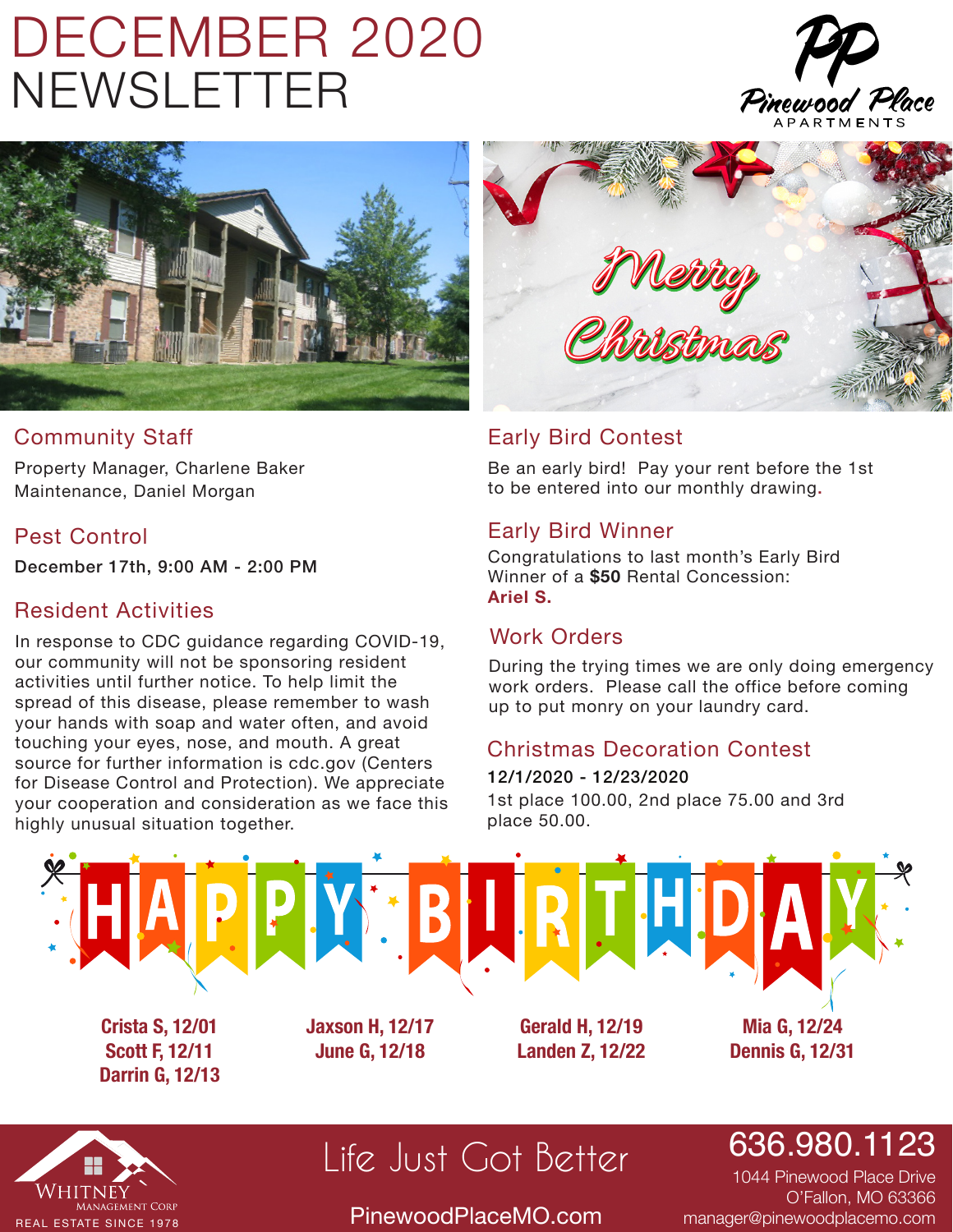### DECEMBER 2020

| Sun   | Mon                                  | Tue                          | Wed              | Thu                                                                                | Fri                                                                    | Sat |
|-------|--------------------------------------|------------------------------|------------------|------------------------------------------------------------------------------------|------------------------------------------------------------------------|-----|
|       | <b>Nov 30</b>                        | <b>RENT<br/>DUE</b><br>Dec 1 | $\overline{2}$   | $\mathbf 3$                                                                        | $\overline{4}$<br><b>LATE FEES ARE</b><br><b>APPLIED ON</b><br>THE 4TH | 5   |
| $6\,$ | $\overline{7}$                       | 8                            | $\boldsymbol{9}$ | $10$                                                                               | 11                                                                     | 12  |
| 13    | 14                                   | 15                           | 16               | 17<br><b>PEST CONTROL</b><br>9 AM - 2 PM<br><b>BUILDING 3</b>                      | 18                                                                     | 19  |
| 20    | 21<br><b>WINTER</b><br><b>BEGINS</b> | 22                           | 23               | 24<br><b>CHRISTMAS<br/>EVE</b><br><b>OFFICE CLOSED</b><br><b>AT 1:00 PM</b>        | 25<br><b>CHRISTMAS</b><br><b>DAY</b><br><b>OFFICE CLOSED</b>           | 26  |
| 27    | 28                                   | 29                           | 30               | 31<br><b>NEW</b><br><b>YEAR'S EVE</b><br><b>OFFICE CLOSED</b><br><b>AT 1:00 PM</b> | Jan 1<br><b>NEW YEAR'S</b><br><b>DAY</b><br><b>OFFICE CLOSED</b>       |     |

#### IMPORTANT NUMBERS

Office Phone: 636.980.1123 Office Fax: 636.980.9189 Emergency Maintenance: 636.980-1123, select Option "3"

### Office Hours<br>
Non-Emergency Police Department:

Monday - Friday: 8:00 AM - 5:00 PM Saturday: By Appointment Only Sunday: Closed

Non-Emergency Police Department: 636.240.3200 Emerg. Fire, Police or Ambulance: 911 Poison Control: 800.222.1222